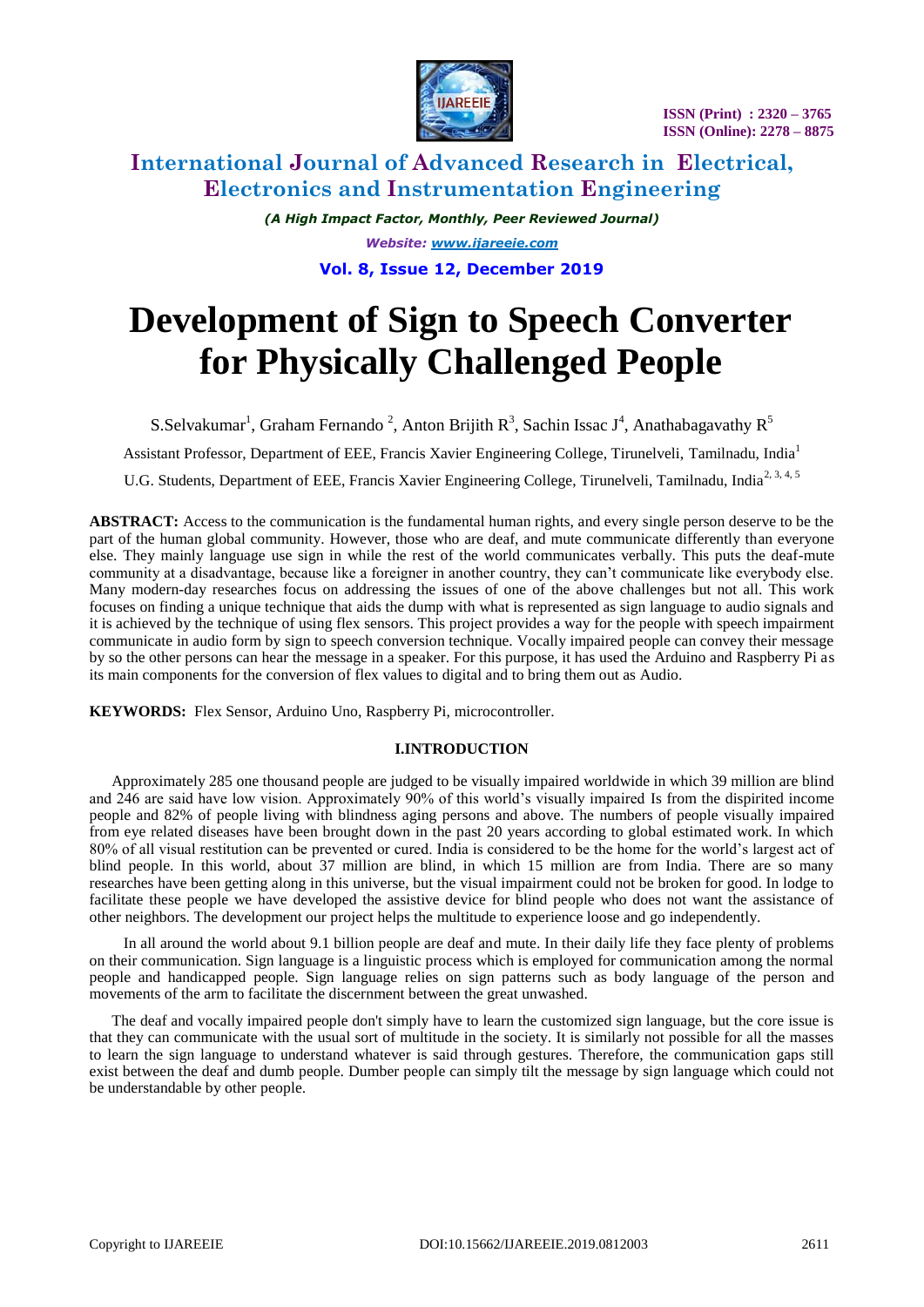

# **International Journal of Advanced Research in Electrical, Electronics and Instrumentation Engineering**

*(A High Impact Factor, Monthly, Peer Reviewed Journal)*

*Website: [www.ijareeie.com](http://www.ijareeie.com/)*

## **Vol. 8, Issue 12, December 2019**

#### **II. LITERATURE REVIEW**

Literature review on a thesis means a record or current knowledge gained through substantive findings and through gaining knowledge from methodologies and theoretical contributions on a particular topic. Literature reviews are secondary sources that they never include anything new or about the ongoing projects. The researchers use it as the base on every academic field. It's just like a repository that every researcher spend time on the journals, magazines, newspapers, books and previous development related to their research

Anbarasi Rajamohan, Hemavathy R., Dhanalakshmi[1], M Proposes an idea of communications between deaf-mute and a normal person through the glove by text to speech conversion (TTS) block which translates the matched gestures i.e. text to voice output.

Nikolaos Bourbakis, Anna Esposito, D. Kabraki[2], proposes an idea for communication and interaction between blind and deaf persons using system-prototype Tyflos-Koufos, an effort for offering solutions to these challenges.

Netchanok Tanyawiwat and SurapaThiemjarus[3], proposes an idea with five contact sensors installed on the glove, in addition to five flex sensors on the fingers and a 3D accelerometer on the back of the hand, combined into the same input channel on the BSN node in order to save the number of channels. For validation, ASL finger spelling gesture recognition experiments have been performed on signals collected from six speech-impaired subjects and a normal subject.

Komal Vede, PriyankaVanjare, PradnyaGaikwad[4], proposed an idea designing a simple embedded system-based device for solving this problem.

#### **III. EXISTING SYSTEM**

In the existing system since only Arduino is used with no flex sensors instead, they have used the resistor arrays, it is not easily portable because of the complication of wires and placements in a glove. They also had to use voltage regulator to regulate the input voltage of the Arduino Board. For this same purpose, they also had to use filters and rectifiers for a continuous and efficient supply to the Arduino Board. The main limitation in here was the portability. **Transformers**

Transformer is a static electrical device that transfers electrical energy between two or more circuits.

Transformers are used for increasing or decreasing the alternating voltages in electric power applications, and for coupling the stages of signal processing circuits.

In olden methods power bank was sufficient enough to run the whole component. They needed more power to run the system in order to work properly.

A transformer is a passive electrical device that transfers electrical energy from one electrical circuit to one or more [circuits.](https://en.wikipedia.org/wiki/Electrical_network) A varying current in any one coil of the transformer produces a varying [magnetic flux,](https://en.wikipedia.org/wiki/Magnetic_flux) which, in turn, induces a varying [electromotive force](https://en.wikipedia.org/wiki/Electromotive_force) across any other coils wound around the same core.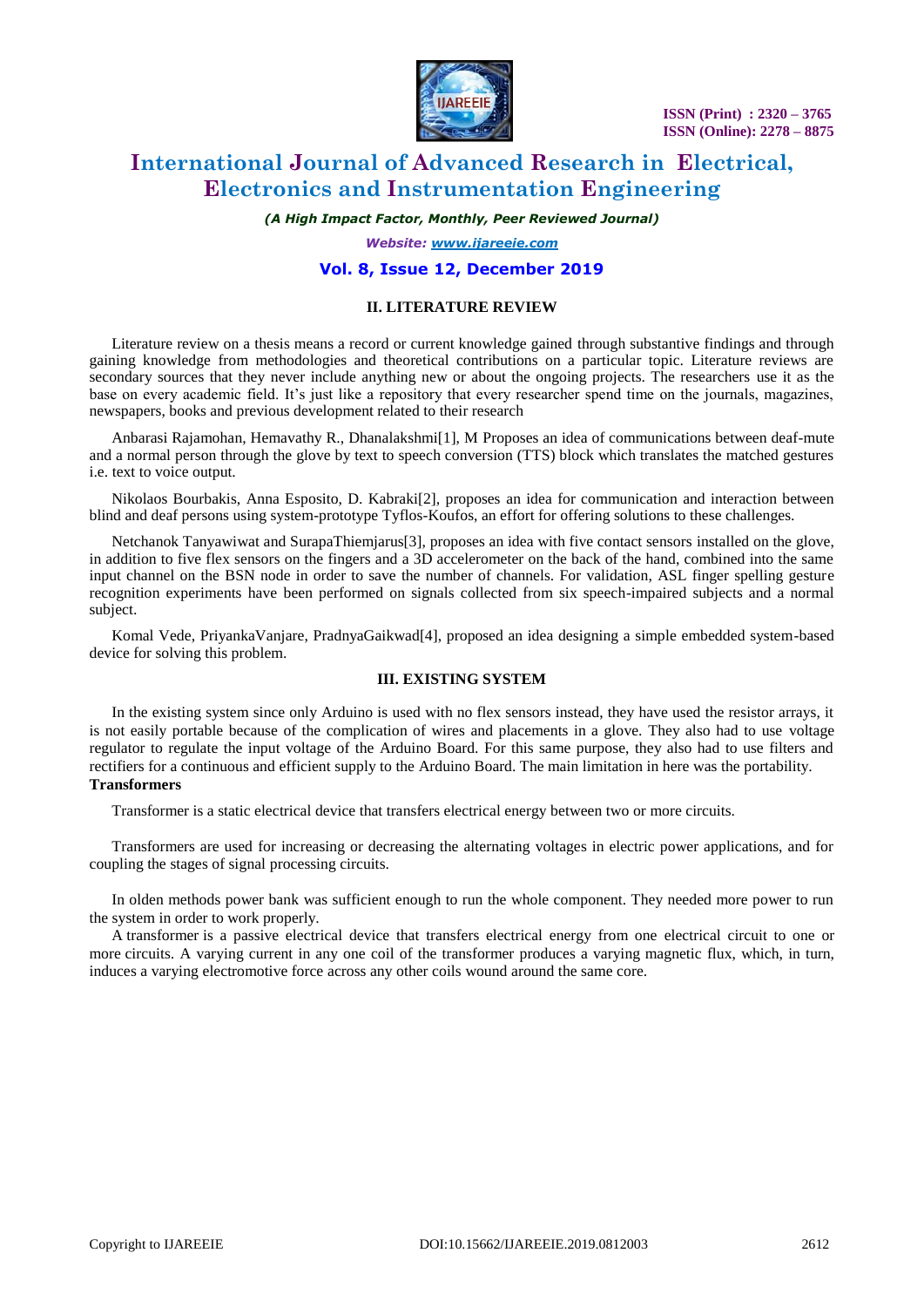

# **International Journal of Advanced Research in Electrical, Electronics and Instrumentation Engineering**

*(A High Impact Factor, Monthly, Peer Reviewed Journal)*

*Website: [www.ijareeie.com](http://www.ijareeie.com/)* **Vol. 8, Issue 12, December 2019**



*Fig 1 Block Diagram of the existing system*

## **Voltage Regulator**

A voltage regulator is a system designed to automatically maintain a constant voltage level.Voltage regulator is a system designed toautomatically maintain a constant voltage level. A voltage regulator may use a simple feed-forward design or may include negative feedback. It may use an electromechanical mechanism, or electronic components

## **Resistor Array**

resistor is a passive two-terminal electrical component that implements electrical resistance as a circuit element. In electronic circuits, resistors are used to reduce current flow, adjust signal levels, to divide voltages, bias active elements, and terminate transmission lines, among other uses.

#### **Bluetooth Module**

The Bluetooth module here is used to transfer the data to other components if required. Since Arduino UNO board doesn't have an in-built Bluetooth Module with it, the external Bluetooth Module is used. This makes the system a litle more complicated and hard to port it anywhere.

## **IV. PROPOSED SYSTEM**

This project contains two main parts input devices (Arduino, Flex Sensor), processing unit (Raspberry pi 3 B+) and output devices (raspberry pi 3 B+). The Arduino which helps to make it input and output devices as one system. In this proposed system, dump people enter the into the flex sensor by sign and fed to the raspberry pi via Arduino. Raspberry pi receives values and convert it into the speech using generic algorithm and this audio output is played in speaker.

Here the main limitation of the existing system, the portability has been overcome by using an Arduino along with the Raspberry Pi. The power supply can also be given with the help of power banks, which are available in vast in various sizes and capacity. Also a few tweaks can help control the Raspberry Pi from the mobile as the monitor screen.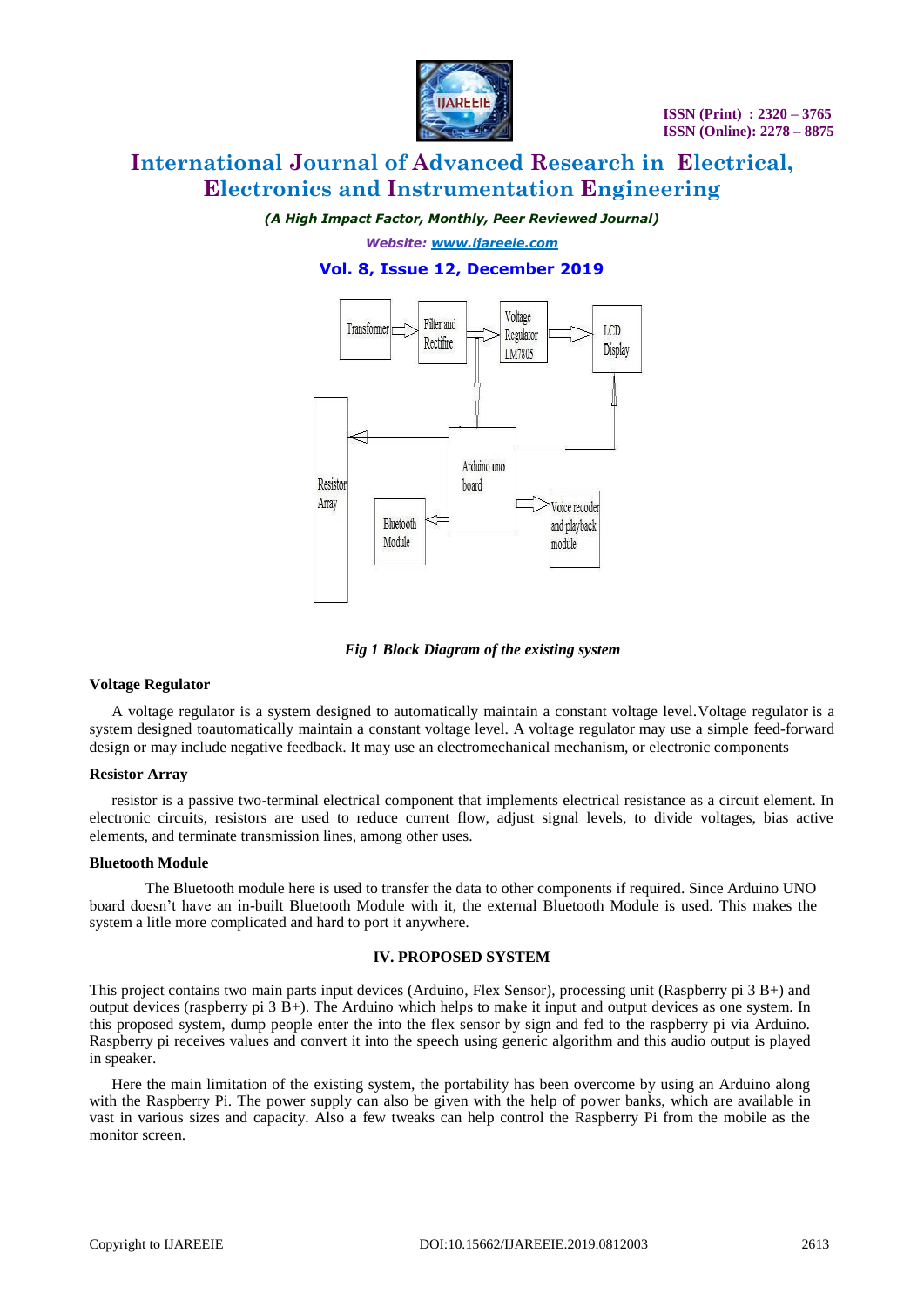

# **International Journal of Advanced Research in Electrical, Electronics and Instrumentation Engineering**

*(A High Impact Factor, Monthly, Peer Reviewed Journal)*

# *Website: [www.ijareeie.com](http://www.ijareeie.com/)* **Vol. 8, Issue 12, December 2019**





Power Supply is given to the Raspberry Pi and it is shared with the Arduin using the pins. The Flex senor is connected to the Arduino and the Arduino UNO is wired with the Raspberry Pi 3. Now the flex sensors are moved which is connected to the Arduino converts the Analog values to digiatl values and it sent to the Raspberry. There we have written a program which receives those values and assumes those as inputs and produce the corresponding output in Audio form which is heared through the Speaker connected to the Raspberry Pi 3.

The circuit diagram of the proposed system is shown in the figure 3



# *Fig 3 Circuit Diagram*

The output of the Raspberry Pi program is given, which is obtained on the movement of flex sensors connected to the Arduino.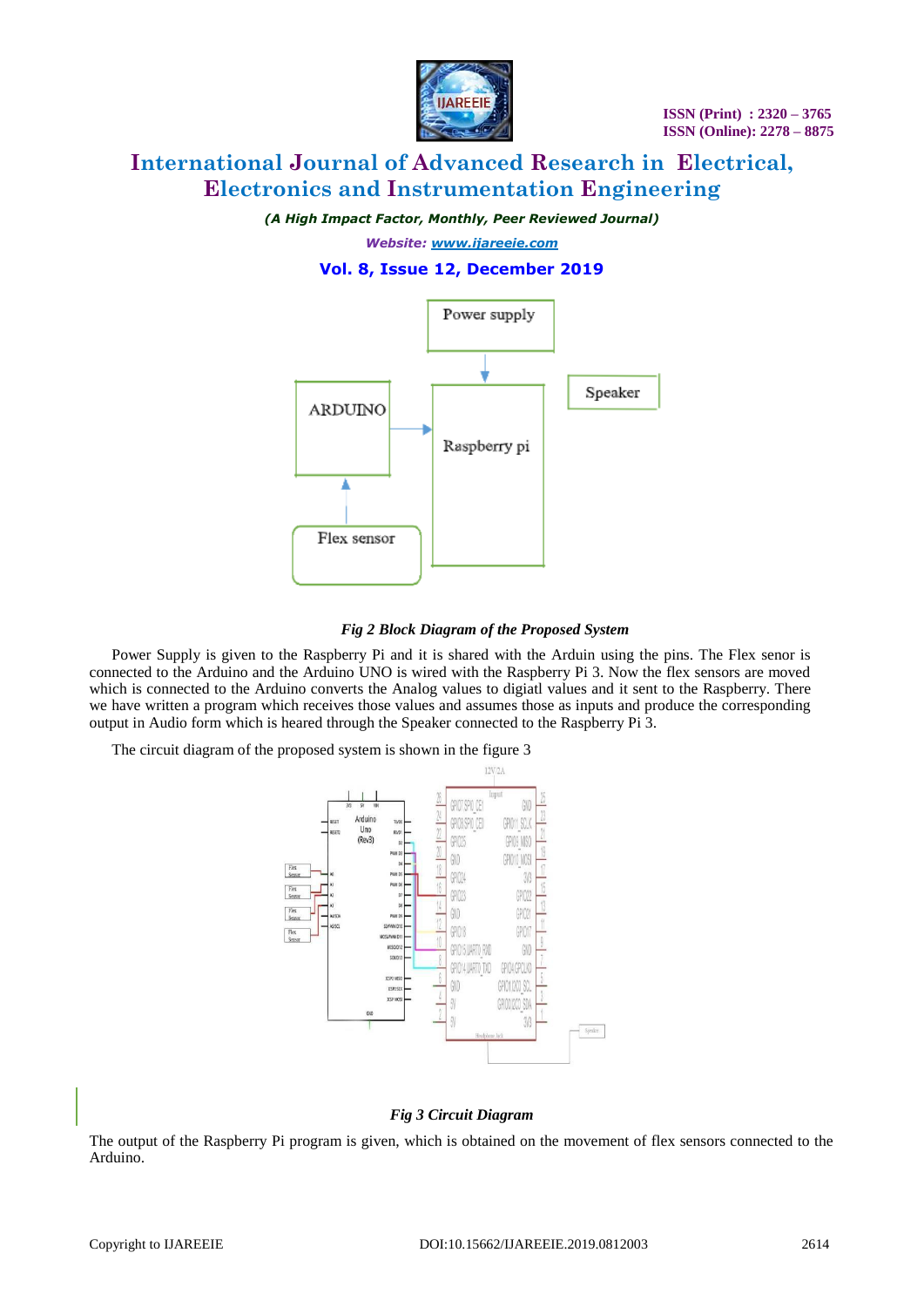

# **International Journal of Advanced Research in Electrical, Electronics and Instrumentation Engineering**

*(A High Impact Factor, Monthly, Peer Reviewed Journal)*

*Website: [www.ijareeie.com](http://www.ijareeie.com/)* **Vol. 8, Issue 12, December 2019**



## **Fig 4 Output from the Raspberry Pi 3**

In the output diagram shown in figure 4, the output is not exactly what is heard in Audio, but it's the flex which is moved, in here the flex sensors are named as First Word, Second Word, and Third Word and so on. Now as the Third Flex is moved so it is indicated as Third Word. This is so done to make sure all the flex is working and hence reduces the hassle of finding the error if it's on the program like it has been corrupted or the flex sensor has been damaged.

## **V. HARDWARE DETAILS**

#### **Flex Sensor**

A flex sensor or bend sensor is a sensor that measures the amount of deflection or bending. Four flex sensors are used in this project. This is so used for attaining different voltage values, which is used to get the desired output and combining them to get other output values. The flex sensors are placed in the fingers so that when it bends an output is obtained.

## **General Description**

Spectra Symbol's flex sensor is a 4.5" bendable substrate that gives higher resistance readings as it flexes to a tighter radius. This 10 K $\Omega$  sensor has low power requirements for its output feedback. The resistance can increase up to 5-times the base or flat state reading. Users can calculate the degree of flexure or the bend radius using resistance.

When the substrate is bent, the sensor produces a resistance output correlated to the bend radius the smaller the radius, the higher the resistance value. It can be interfaced with the microcontroller unit. The output from the sensor is analog.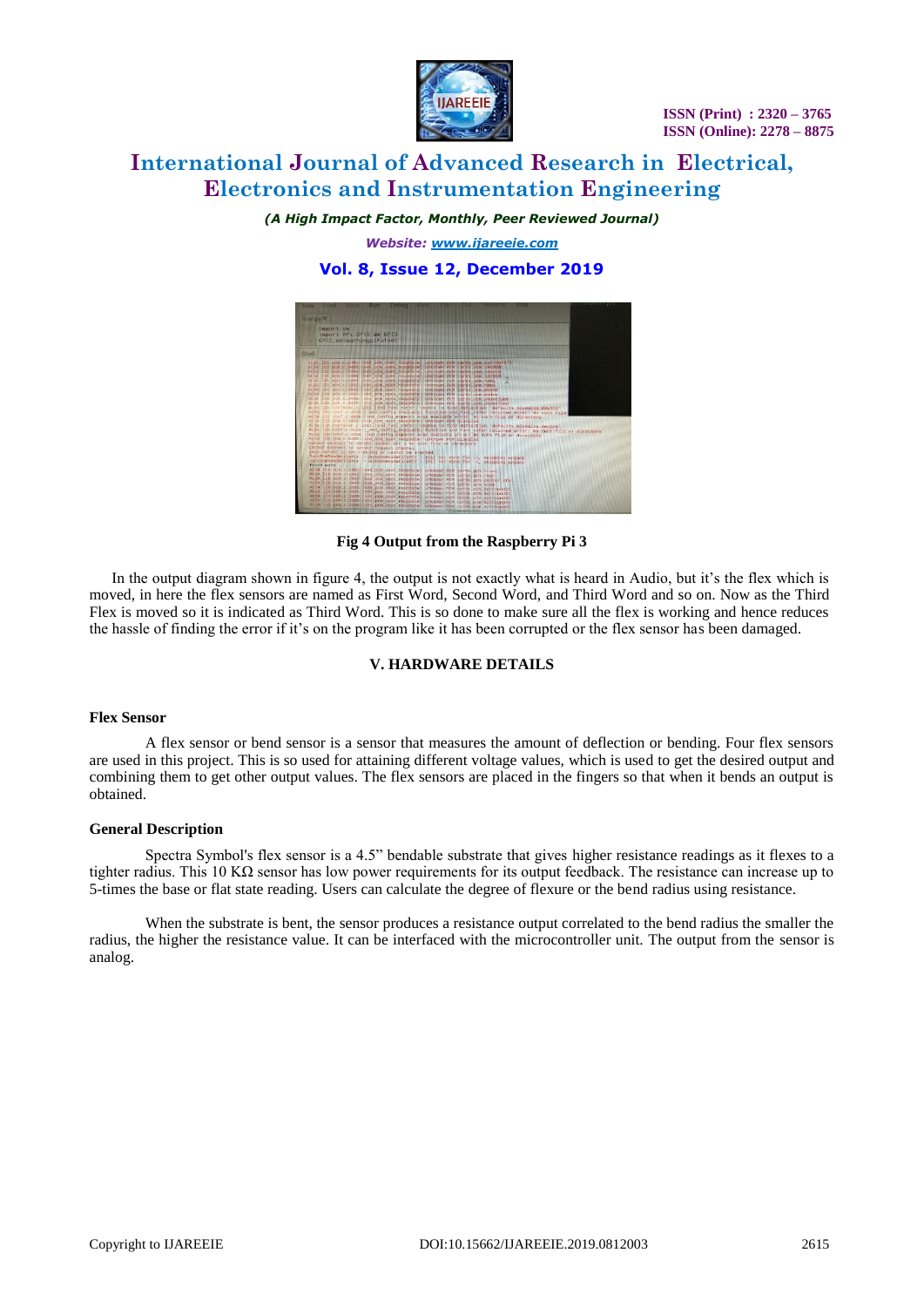

# **International Journal of Advanced Research in Electrical, Electronics and Instrumentation Engineering**

*(A High Impact Factor, Monthly, Peer Reviewed Journal)*

*Website: [www.ijareeie.com](http://www.ijareeie.com/)* **Vol. 8, Issue 12, December 2019**



## **Fig 5 Flex Sensors with different materials**

With a typical flex sensor, a flex of 0 degrees will give 10K resistance will a flex of 90 will give 30-40 K ohms. The Bend Sensor lists resistance of 30-250 K ohms.

An unflexed sensor has a resistance of about 10,000 ohms. As the flex sensor is bent, the resistance increases to 30-40 Kilo ohms at 90 degrees. The sensor measures 1/4-inch-wide, 4-1/2 inches long and 0.19 inches thick.



**Fig 6 Basic Flex Sensor Circuit**

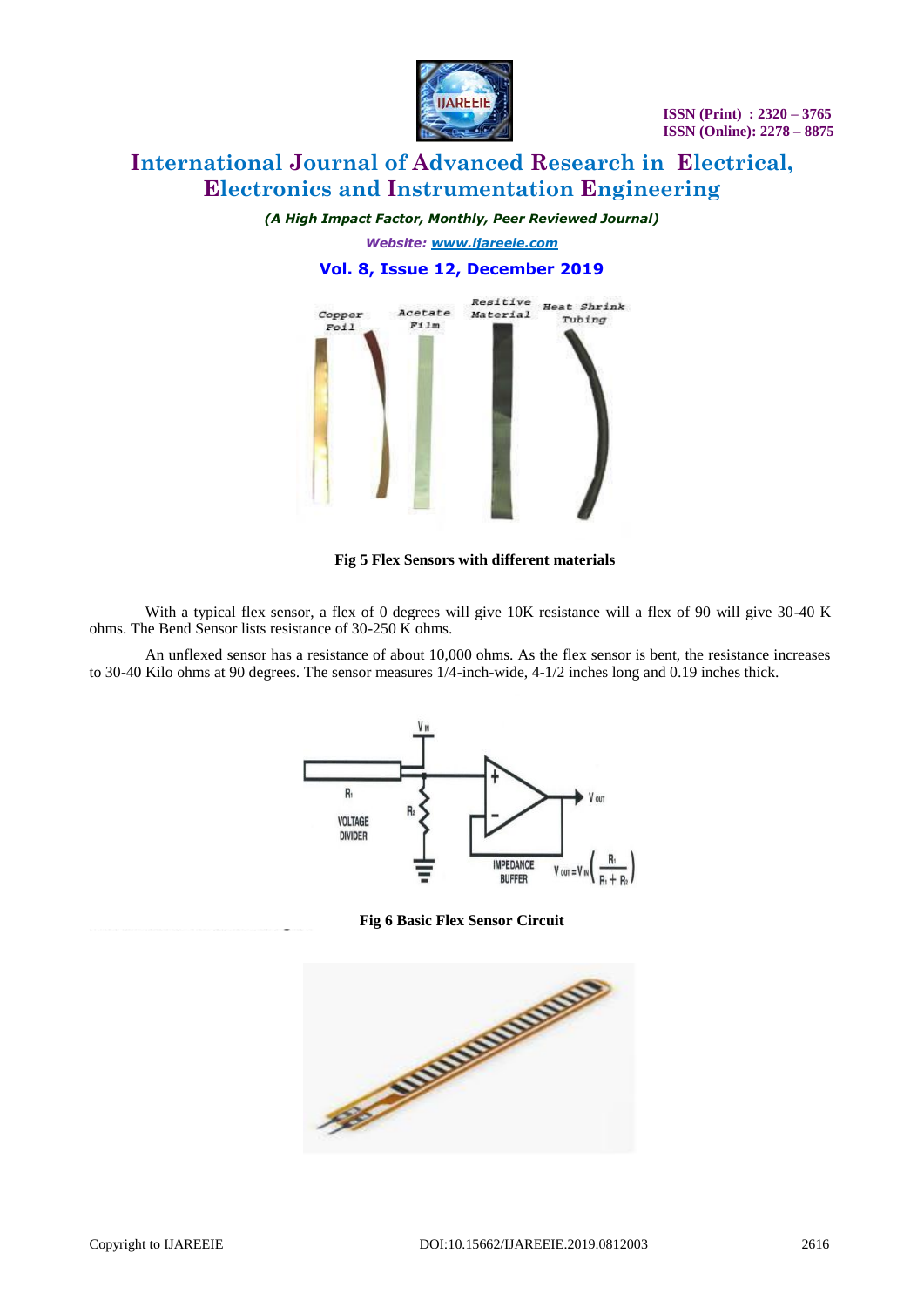

# **International Journal of Advanced Research in Electrical, Electronics and Instrumentation Engineering**

*(A High Impact Factor, Monthly, Peer Reviewed Journal)*

*Website: [www.ijareeie.com](http://www.ijareeie.com/)* **Vol. 8, Issue 12, December 2019**



**Fig 7 Different Gestures in Flex Sensor**

#### **Raspberry Pi 3**

The Raspberry Pi is a series of small single-board computer. This is used for the main conversion program. The converted analog values to digital values are sent to the Raspberry Pi from Arduino were it converts it to a voice and text output. The program written in the Raspberry Pi does the job of converting the digital values to voice output and text output. An alternate like Arduino can also be used here for cheap and convenient work, but Raspberry pi does more than Arduino when an Accelerometer (ADXL335) is used. Using of an ADXL335 can bring the exact Indian sign language into audio output.

#### **Speakers**

Speakers are an electroacoustic transducer, which converts an electrical audio signal into a corresponding sound. Here the speakers are used for the output from the Raspberry Pi. Other than the display output, the voice output is easier that the other person doesn't require to look at the monitor when the victim speaks.

#### **Arduino**

Arduino is an open-source hardware and software company, project and user community thatdesigns and manufactures single-board microcontrollers and microcontroller kits for building digital devices and interactive objects. Here the flex sensors are connected to the Arduino were the analog values from the flex sensor is converted to Digital values before being sent to the Raspberry Pi 3.

### **VI. SOFTWARE DETAILS**

The Raspberry Pi primarily uses Linux kernel-based operating systems. The ARM11 is based on version 6 of the ARM which is no longer supported by several popular versions of Linux, including Ubuntu. The install manager for Raspberry Pi is NOOBS.

The program is already written and saved in the SD Card inside the Raspberry Pi 3. So before starting the machine to work properly the program has to been run in the terminal or any other third party applications which can run a python 3 program in a Raspberry Pi 3, since the program for the conversion is written in Python 3.

This will require a monitor every time before starting. This hassle can be reduced by using the smartphones and connecting it with the Raspberry Pi 3 using the Bluetooth and so the smartphone screen now acts as a Monitor to the Raspberry Pi3.

This now can help us make any change to the program with the use of the laptop or desktop.

#### **Arduino Programming Language (APL)**

The Arduino programming language is an implementation of Wiring, a similar physical computing platform, which is based on the Processing multimedia programming environment.